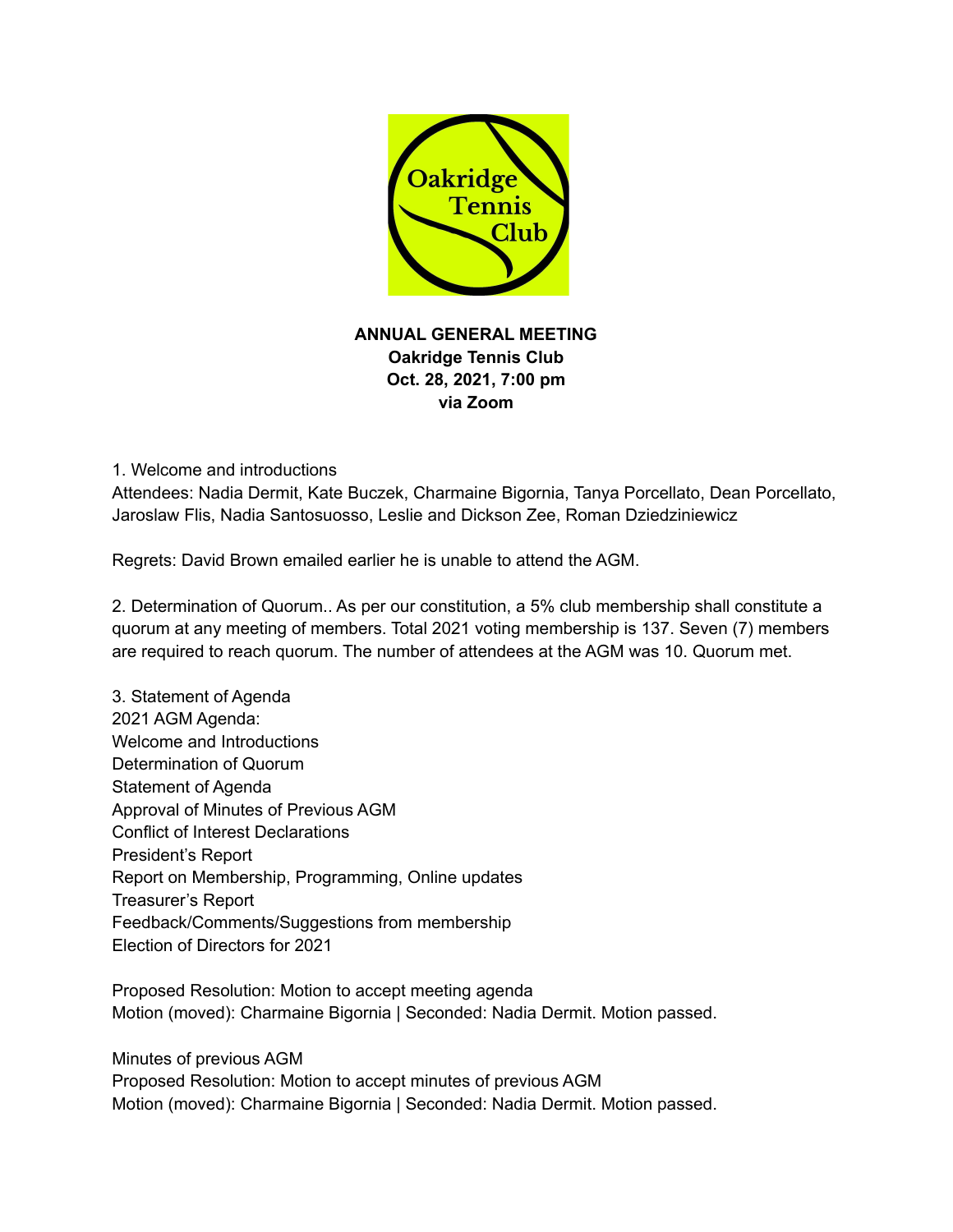4. Conflict of Interest Declarations (to Directors):

Are there any conflicts of interest to declare? Response: None. No conflict of interest to declare.

5. President's report

Jaroslaw: Very happy in general with how the season turned out, despite COVID. We had a good, strong membership. Everyone shared the courts, adults and juniors. Everything went smoothly. The only disappointment was the theft of a windscreen at the beginning of the season.

Nadia: There was also an incident of graffiti on the court reported by one of the members.

Portolet. Jaroslaw has requested that the portolet be picked up on Nov. 1.

Question: How long can we keep the courts open? Answer: City will allow us to keep the courts open until Nov. 30.

Court bookings remain strong--5-6 bookings per day. Court lights can be used until Nov. 30.

Motion to keep the courts open until Nov. 30, 2021, weather permitting. Vote: All in favour.

6. **Membership** (Nadia). Nadia reported we had a fantastic season. Total membership for 2021 was 212 with 137 registered adults:

87 Adult (Family Plan); 68 Junior (part of Family Plan); 32 Adult; 7 Junior; 18 Senior = 212 members.

Out of 212 members, 197 are Mississauga residents (93%).

When registration soared in the first few weeks of April (after restrictions were lifted), the Board made a decision to cap membership, being a two-court club. We made exceptions earlier on to returning long-term members, or ones who contacted a few days after we closed registration.

We received a few inquiries on registration and one complaint escalated to our City liaison. We talked as a committee and made an exception to allow this individual to register.

In future, we will need to communicate upfront any decision to cap membership to encourage early registration.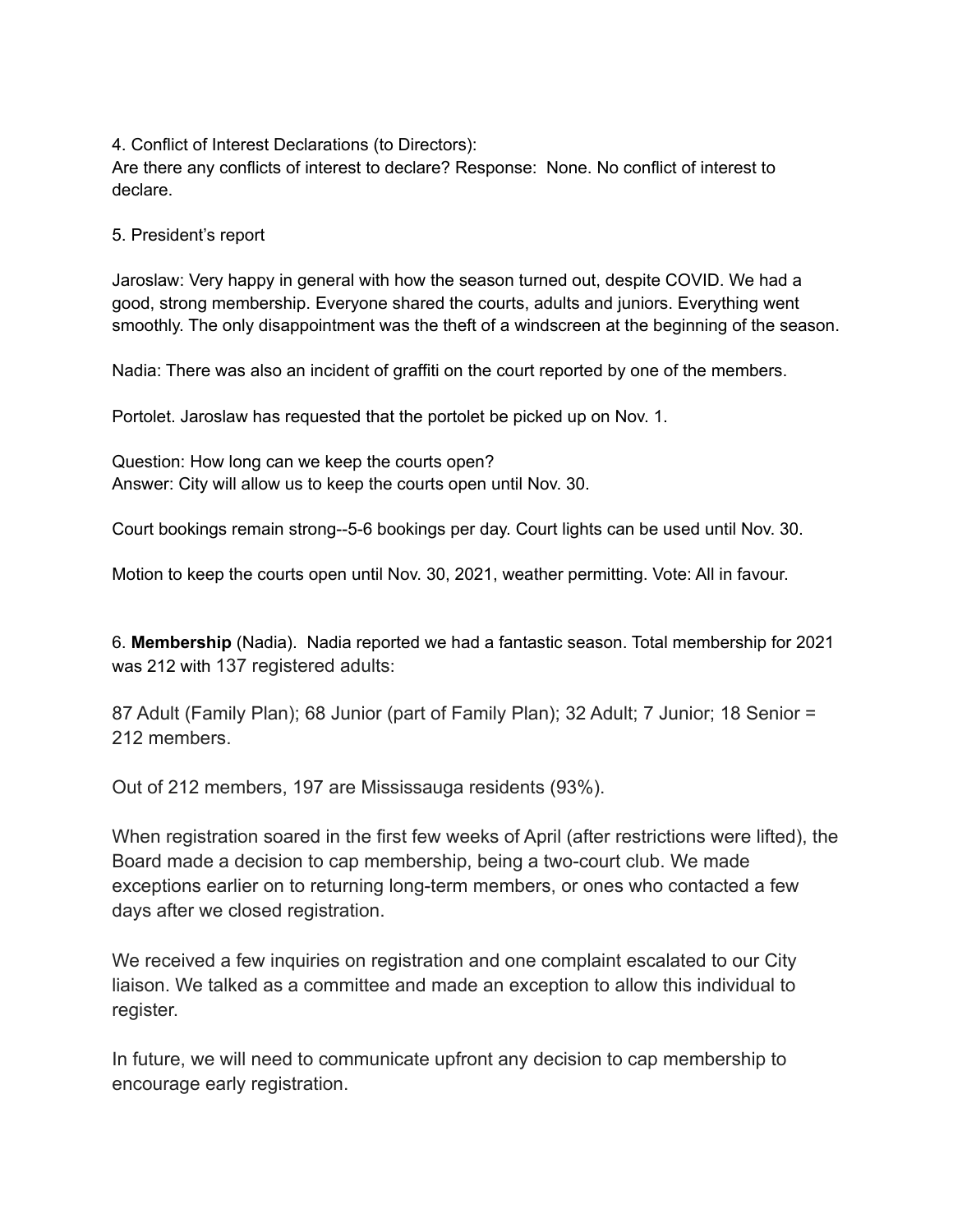Our online court bookings were steady. There were no complaints about not being able to book a court. The complaints we received were about no-shows--court booked online but members not showing up.

For next season, Nadia suggested the new Executive to consider priority registration for Mississauga residents, as well as higher fee for non-residents (same practice by City for their programs).

Online registration was successful. Many paid by e-transfer than Paypal. Very few paid in cash or cheque. We will continue to promote online registration and payment.

**Programming** (Tanya). Junior lessons and summer camps were well-received. Total of 50 juniors: 36 non-members, and 14 members. Only one registrant for private lesson. Monday lessons are still continuing due to rainouts.

We have seen an increase in the number of juniors registered--a lot younger, as well as high-school kids. This may be reflective of the increase in young families in the neighbourhood. A group of kids from the same street did a week of camp together.

## **Website/Online updates** (Kate).

Nadia and Kate did a lot of updates on the website regarding messaging surrounding COVID guidelines. Also, more information about classes offered and about our club pro, Dean Porcellato, had been added on the web to generate more interest.

Except for a couple who registered twice (who were later refunded), online registration went smoothly. For next season Kate suggested preparing a month early to set up the online registration and also to continue using dedicated email for payments (payment@oakridgetennis.ca).

Online court booking was steadily used. There was no major concern. One thing raised if possible was online cancellation of a court booking. Kate reported currently this is not possible. We will continue to send an email cancellation request instead, which Nadia and Kate monitor regularly.

One booking glitch experienced last Monday Oct. 25: Court was open despite being booked in the back end for junior classes. Still awaiting response from Wix support. Kate suggested 24-hour notice for online updates to be done.

7. Treasurer's report (prepared by Denis Dermit - Interim Treasurer)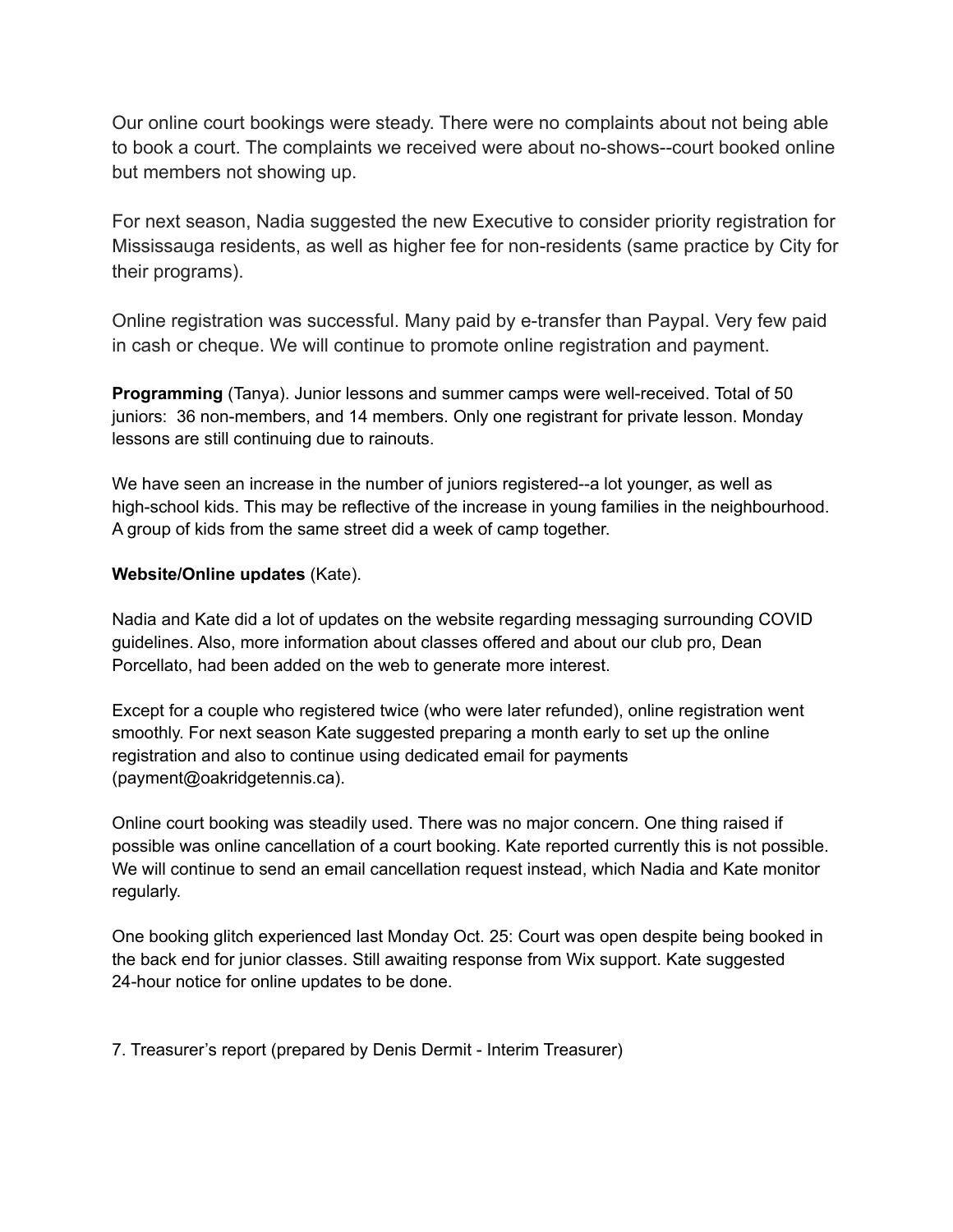|                       | 2021 Financial Statement<br>(YTD as at Oct. 26, 2021) |            |
|-----------------------|-------------------------------------------------------|------------|
|                       | 2021 YTD                                              | 2020       |
| Total Income          | \$11,746.96                                           | \$9,755.82 |
| <b>Total Expenses</b> | \$2,837.06                                            | \$2,033.30 |
| Net Income            | \$8,909.90                                            | \$7,722.52 |

Note: Statements prepared on a cash basis (e.g. 2020 bills not yet invoiced have been estimated and included in 2021 budget).

Acknowledgement: As a Registered Group under City of Mississauga CGRP, OTC wishes to acknowledge the support of City of Mississauga staff and available resources. During 2021, OTC did not make use of any City Facility reduced rates or receive any financial support.

For full financial report, please email info@oakridgetennis.ca.

Proposed Resolution: approval of Financial Statements Motion (moved): Charmaine Bigornia | Vote: All in favour.

8. Feedback/Comments/Suggestions from membership

Nadia D. recommended reinstating the use of shoe tags as they are a visible indication of membership. She also recommended more communication about the rules for no-shows (court is booked but nobody shows up).

Nadia S. asked what the rules are for no-shows. A 10-minute grace period at the start of the hour is given, after which if the players haven't arrived, courts are free for use for walk-ins. This rule needs to be recommunicated.

It has been observed sometimes there is double-booking for doubles play. So far no one has complained.

Jaroslaw suggested offering complimentary membership for the Executive as other clubs do. We currently have a non-tennis player in the board and another who lives in another region volunteering their time to help manage the club. Vote to have Executive membership fee covered by OTC: All in favour.

Nadia S. suggested having a drop-in night for people to meet, e.g. house league, round-robin. Kate shared that before the pandemic, we used to have a Tuesday night league. Nadia D.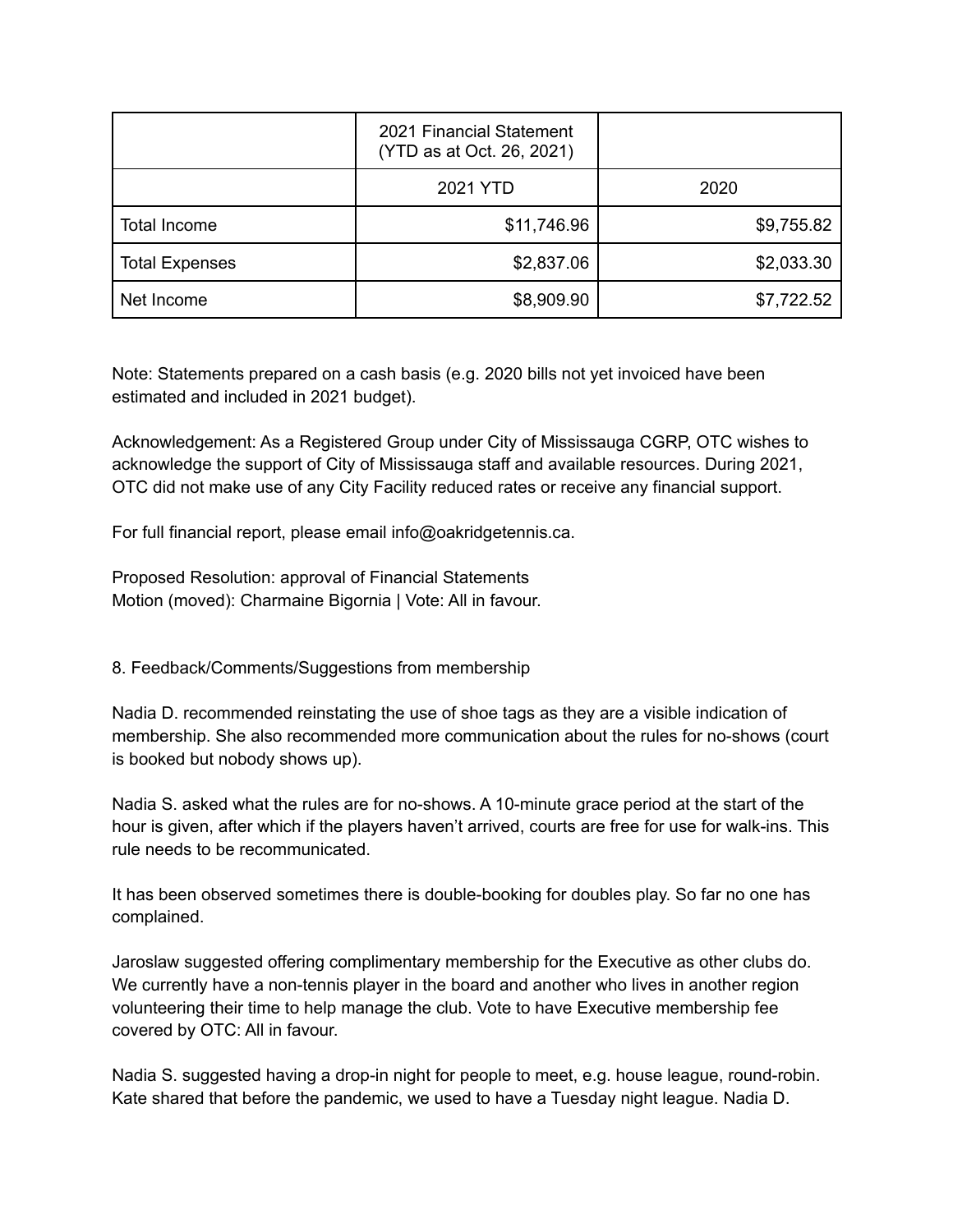confirmed there is a strong interest in a house league as indicated in 2021 registration (57 individuals were interested). This would be a great idea for next year.

Reinforcement of gate with automatic spring to close door. Jaroslaw reported the locksmith could not come, he got ill with Covid, so we will do this next season. Nadia S. reiterated the need to keep our courts safe.

Sign-up blackboard. This will be worked on for the new season by high school volunteers. Initial design will include a "member corner" (e.g. for players looking for someone to hit with).

Question: Shall we move to 2-court online booking? Or continue to keep Court 1 on online booking and Court 2 on blackboard booking? New 2022 Executive will review and decide.

9. Election of directors for 2021 President – Jaroslaw Flis 1st: Charmaine Bigornia 2nd: Nadia Dermit Opposed: None Abstained: None Vote carried? All in favour – Vote carried Vice-President – Tanya Porcellato 1st: Nadia Dermit 2nd: Charmaine Bigornia Opposed: None Abstained: None Vote carried? All in favour – Vote carried Treasurer – vacant 1st: 2nd: Opposed: Abstained: We will announce to the membership the vacancy. Denis Dermit kindly agreed to continue as interim Treasurer. He will continue to be signing officer along with Charmaine Bigornia. Secretary – Charmaine Bigornia 1st: Tanya Porcellato 2nd: Kate Buczek Opposed: None Abstained: None Vote carried? All in favour – Vote carried Director-Membership – Nadia Dermit 1st: Tanya Porcellato 2nd: Charmaine Bigornia Opposed: None Abstained: None Vote carried? All in favour – Vote carried Director-Maintenance – Roman Dziedziniewics 1st: Jaroslaw Flis 2nd: Charmaine Bigornia Opposed: None Abstained: None Vote carried? All in favour – Vote carried Director-Web Design – Kate Buczek 1st: Tanya Porcellato 2nd: Charmaine Bigornia Opposed: None Abstained: None Vote carried? All in favour – Vote carried